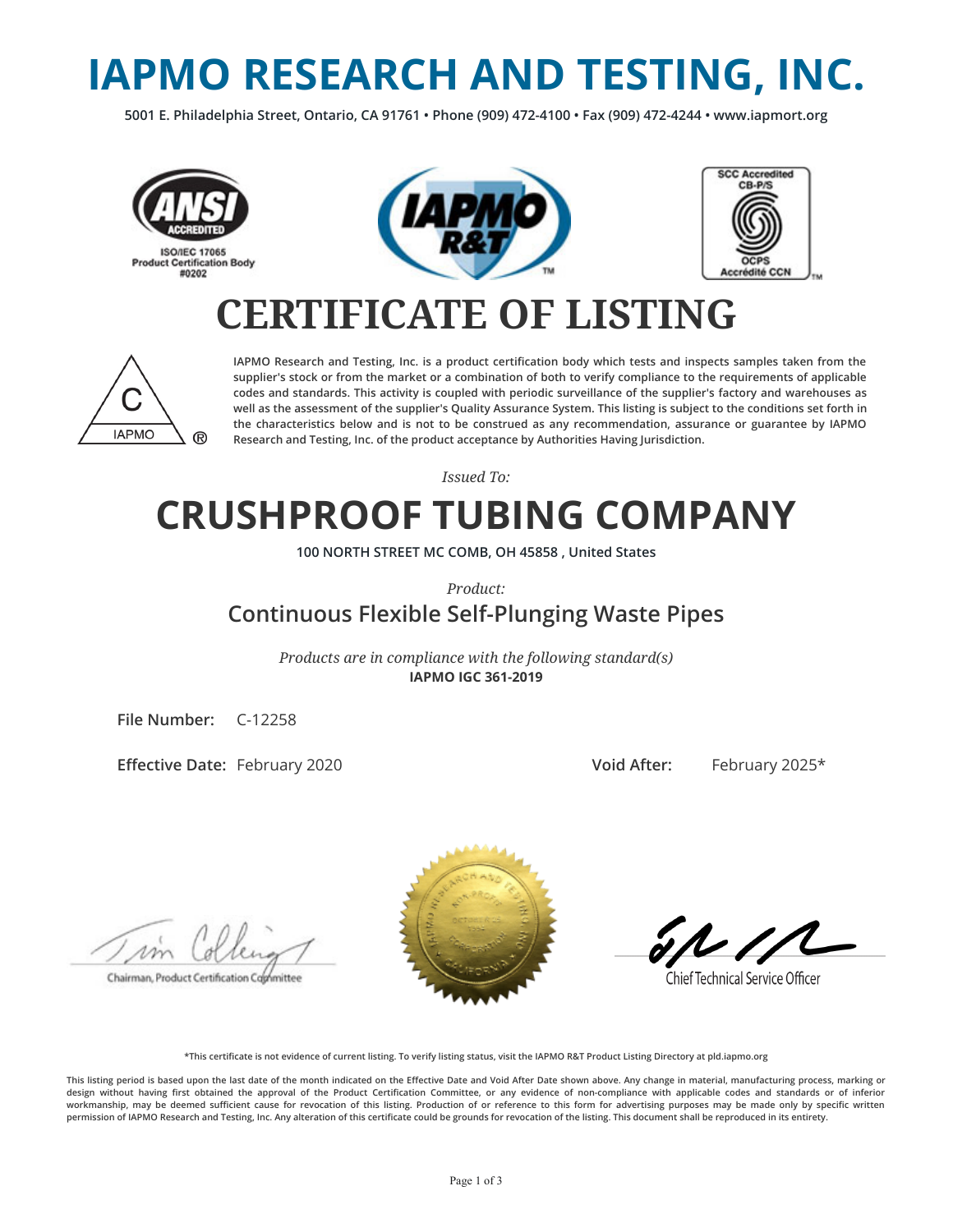## **IAPMO RESEARCH AND TESTING, INC. CERTIFICATE OF LISTING**



**Issued To: CRUSHPROOF TUBING COMPANY <b>Effective Date:** February 2020

**File Number:** C-12258

**Product:** Continuous Flexible Self-Plunging Waste Pipes **Void After:** February 2025

This certificate is not evidence of current listing.To verify listing status, visit the IAPMO R&T Product Listing Directory at pld.iapmo.org

#### **Identification:**

Each Continuous Flexible Self-Plunging Waste Pipes shall be permanently marked with the manufacturer's name or trademark, model number and designation "IAPMO IGC 361". The product shall also bear the C/IAPMO® triangular certification mark.

#### **Characteristics:**

Continuous Flexible Self-Plunging Waste Pipes intended for use with lavatories, single bowl kitchen sinks, laundry tubs, and bar sinks. To be installed in accordance with the manufacturer's installation instructions.

Products listed on this certificate have been tested by an IAPMO R&T recognized laboratory. This recognition has been granted based upon the laboratory's compliance to the applicable requirements of ISO/IEC 17025.